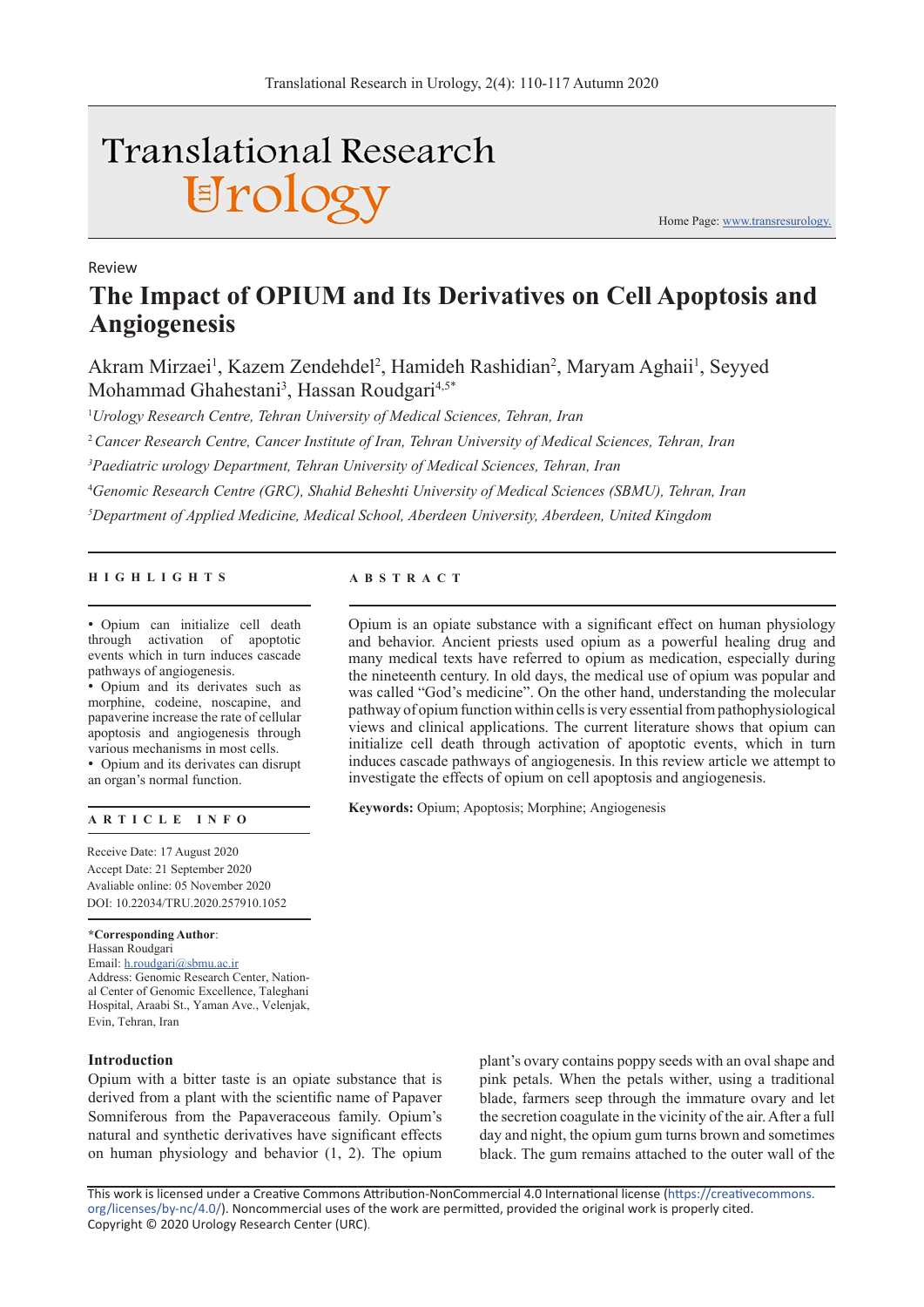ovary, so the farmers can scrape and collect it easily. Opium has different usual names, such as Papaver Somniferous and Poppy in English and Khashkhash in Persian. The original name comes from the Greek word "Theriaca". In Arabic, it is called Teryaqi, abion and opium, while abion is derived from the Greek root opium. In fact, it is a substance with a wide varieties of pharmacological and pathological effects due to its twenty types of alkaloids and other seventy compounds (3). Opium is a natural latex with 12% morphine. Physically, opium comes in various forms of naturally (Raw, juice, burnt opium), semi-synthetic (Medications such as morphine, codeine, hydrocodone, oxycodone), and fully synthetic (Drugs like fentanyl, fentanyl analogues, tramadol, and mostly methadone) (Figure1).

The left-over material after smoking is a brown and shiny substance called "burnt opium", which is soluble in the water to reuse.

Addicts dissolve the burnt opium in the water and boil it for reusing. Then it is passed through a strainer to produce pulp. Consumers reheat the pulp to make a thick and brown paste called "juice". This juice is much effective than opium and is consumed orally or by smoking.

#### **History of opium**

The Sumerian, Greek, Egyptian, Persian, Assyrian, Roman, Minoan, Arab, and Indians have used opium since 5000 BC. Opium has been cited and explained in the ancient medical books by Persian physicians like the famous Avicenna as an analgesic and antitussive. It was suggested for the management of neuromuscular disturbances, sexual dysfunction, and hypnosis. Muhammad ibn Zakariya al-Razi another Persian physician and Abu al-Qasim al-Zahrawi the Andalusian ophthalmologist also recommended opium as anaesthetic for surgical procedures. In the 14th century, the Ottoman Empire recruited opium to manage diseases such as sciatica pain, migraine, and the same occasions. Medical



**Figure 1.** Molecular structures of opium alkaloids extent (14, 15).

use of opium in the 19th century was particularly popular and users called it the "drug of God". The first pure naturally derived medicine and the first to be commercialized of opium was in the 16th century. After that Thomas Sydenham who was known as Plato of England, developed a new drug from opium in the 17th century, which was later called morphine.

#### **Opium compounds and their function in different body tissues**

Several studies have shown that opium interferes with the symptoms of prostate cancer, so it may delay the early detection of this disease. Opium usage was found to be related to a remarkable decline in the prostate-specific antigen (PSA) serum level (4). It has been observed that opium derives cause changes in male sex hormones and function through testicular tissues including Sertoli cells and seminiferous tubules resulting in spermatogenesis and fertility problems (5-7). There are some evidence that the diameter of the sperm-producing tubes becomes narrower in opium addict patients (8).

Opium derives can change the normal pituitary system function and daily methadone intake for 5 to 10 days could significantly decrease the weight of genitals in rats. It is found that opiates had an inhibitory effect on Gonadotropin-releasing hormone (GnRH) secretion and remarkably reduced testosterone secretion (9). Ranji and his colleagues showed that the semen analysis of heroin addicts was completely abnormal due to heroin toxicity for the reproductive system (8).

On the other hand, morphine consumption can cause structural abnormalities in gastrointestinal and kidney tissue. Inhalation of opium can increase the production of inflammatory cytokines; and also, it may cause hypoxia by elevation of carboxy-haemoglobin, which increases erythropoietin production, followed by polycythaemia with iron overload. Using opium directly or indirectly affects the function of various tissues in the body including white blood cells. Although blood cells have a short lifespan, they have been shown to have opioid receptors  $(σ, μ, and κ)$ , so are able to respond to endorphins (β-endorphin, dynorphin, Met-enkephalin) (10, 11). Occupation of opioid receptors by endorphins or opioids has a direct effect on the levels of cytokines, cell growth, cell division, and differentiation of peripheral white blood cells. This in turn may cause hepatic failure. Mazumder and colleagues showed that fatty liver and liver fibrosis were more prevalent among opium abusers (12). There is some evidence of relationship between oesophageal cancer and polyneuropathy, which both are common in opium abusers (13, 14). Some researchers also found a relationship between opium consumption and oesophageal, laryngeal, and bladder cancers to some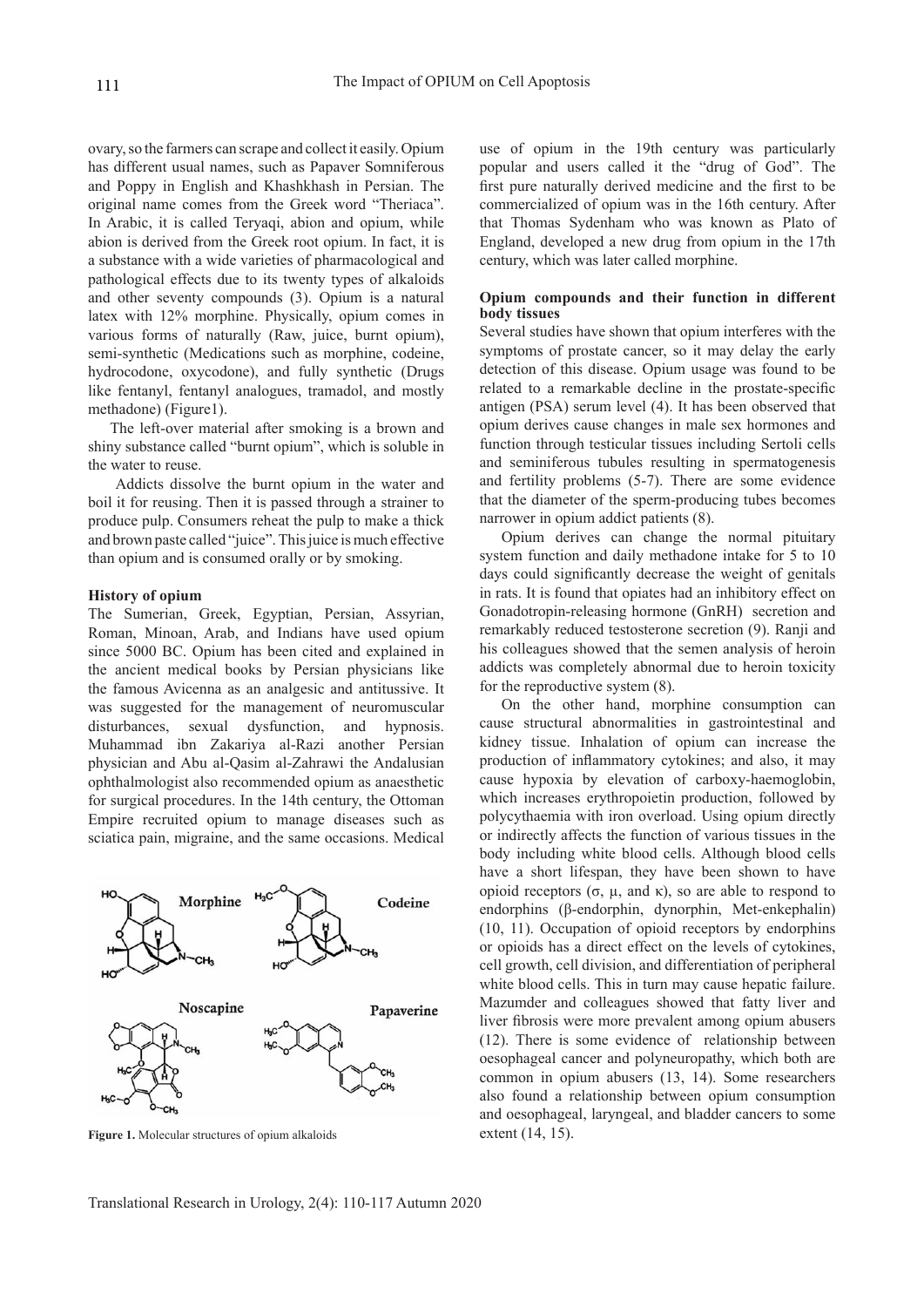The negative impact of opium on the immune system can be explained by decreasing *Interleukin-2 (IL-2)* at the heterogeneous nuclear RNA (hnRNA) (11, 16), which has been scientifically proven. A slight increase in IL-2 and a significant decrease in IL-10 happens in addicted ones, which affects their immunity against infections. In these people, the process of differentiation in cell-assisted lymphocytes (Th) is switched from Th2 to Th1(11, 17). Bhat et al. have concluded that an increase in TGF-β1 occurs in opium users, which is a result of morphine intake, and it leads to initiation of the planned death (apoptosis) of the macrophages (18). The TGF-β1, a transforming growth factor-beta superfamily of cytokine (Th3) (19, 20), is involved in the regulation of the immune system (19, 21), macrophages apoptosis (18), and the suppression of TH1(20). Malik et al., have shown that if morphine is exposed into the bone marrow, then it causes cell death apoptosis in 20% of bone marrow cells that this might be another reason for a decrease in the number of red blood cells among addicts (22). Therefore, opium smokers have higher levels of Th2 and Th3-helping lymphocytes in comparison with normal people. This means that their Th1-assisted lymphocytes are less effective, and are more likely to be damaged during infection because of lower activity of Th2, and higher activity of Th1.

Morphine can increase platelet adhesion and aggregation; and intracellular calcium (23, 24), which results in the formation of plaques. This process results in a significant decrease in platelets, so opium can lead to haemolysis.

The use of opium causes changes in the immune responses to stresses that can be resulted in damaging tissues via alteration in the secretion of cytokines (25). Similarly, other opioid derivatives such as morphine, noscapine, papaverine, and codeine, which are the major constituents of opium, can also affect the production and release of cytokines including interleukin-4 (IL-4) and interferon-gamma (IFN-γ). These can also act as either stimulants or inhibitors of inflammation (25). A 2015 study by Asadi Karam et al., has shown that opium is able to stimulate secretion of pro-inflammatory cytokines INF-γ, Tumor Necrosis Factor-alpha (TNF-α) in human that was able to suppress the secretion of antiinflammatory cytokines like IL-4 and IL-10 (26). Another research by Lashkari Zadeh et al., studied the effect of opium on the level of inflammatory cytokines in male rats after surgery, which showed that opium addiction significantly increased the level of INF- $\gamma$ (27) proinflammatory cytokines and decreased the levels of IL-4 (28) anti-inflammatory cytokines after surgery (29).

C-reactive protein (CRP) is one of the acute phase proteins of inflammation and is used as an inflammatory marker in diagnosis of inflammatory infections. Plasma CRP levels (30) can play the role of a marker in the pathogenesis of cardiovascular diseases that affects the complement system. In bacterial and viral infections, active rheumatic fever, acute myocardial infarction, stroke, rheumatoid arthritis, etc, plasma CRP levels are increased in the serum of individuals (31). It has been observed that opium consumption increases the levels of cytokines including IL-17, IL-10, and TNF-α and inflammatory markers CRP, C3 and C4 complement and immunoglobulin A (31, 32). A study on opium-addicted men also found that serum levels of IL-4, INF-gamma, were lower than healthy cases, while levels of TGF-β and IL-6 were higher (25).

#### **Opium and apoptosis**

Apoptosis: Apoptosis is a highly conserved pathway that causes programmed cell death and is essential for the balance of body tissues. This mechanism is a fundamental component of many of the body's normal physiological processes including embryo formation, normal tissue development, and immune responses (33). This pathway possesses a variety of interfaces between intracellular cascades and is generally divided into two Extrinsic and Intrinsic pathways (Figure 2).

Opium causes cell death through apoptosis and researches have shown that apoptosis massively happens in the brain and liver of opium-addicted rats (34). Opium has been observed to stimulate apoptosis through both extrinsic and intrinsic pathways in Jurkat cells. Although it increases the expression of some anti-apoptotic molecules that might be a normal reflection of the cell's resistance against death, use of opium derivate as a treatment can stimulate apoptosis in liver and brain cells in Rat's Jurkat cells (35).

The extrinsic pathway starts with stimulating death receptors (such as TNF-R, FAS) and then activating



**Figure 2.** Two Extrinsic and Intrinsic pathways of apoptosis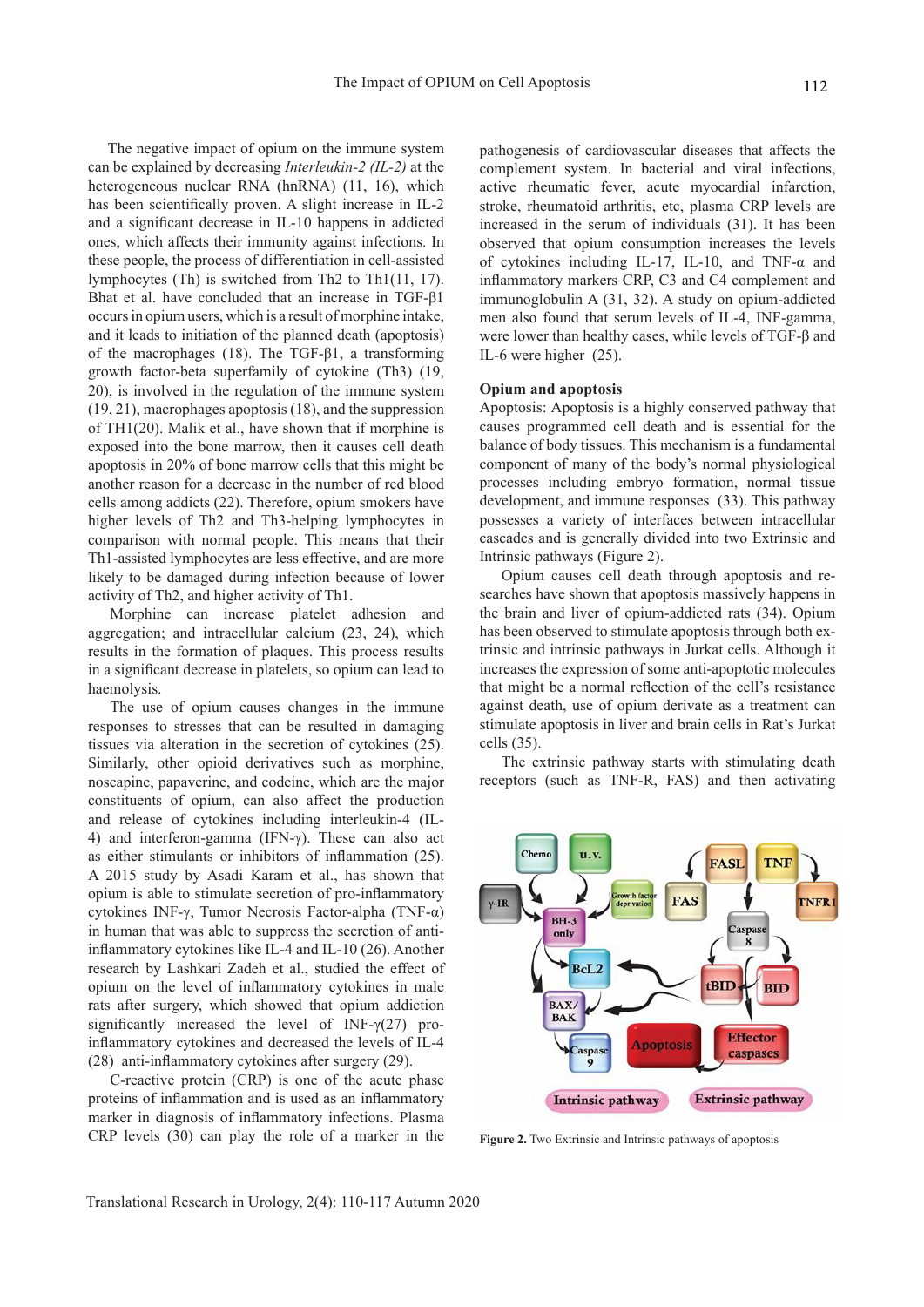Caspase 8 and its downstream effectors, however, this cascade can be inhibited by (CFILP) and (IAPs). The intrinsic pathway is stimulated by environmental factors such as cellular stress, DNA damage, and hypoxia, and is followed by releasing cytochrome C from mitochondria, which functions as an electron shuttle in the respiratory chain and interacts with cardiolipin. Subsequently, Caspase 9 and other downstream caspases are activated in the early stages of apoptosis. These proteins destroy key cellular constituents including structural and skeletal proteins and other major proteins such as DNA repair enzymes (36). Apoptotic stimulating agents are BID, BAX, BAD while survivin and Bcl-2 proteins are antiapoptotic. The Bcl-2 protein family is a critical regulator of apoptosis within the mitochondrial outer membrane and can inhibit the internal pathway of apoptosis

In addition, it has been observed that opium addicts frequently suffer from infectious diseases due to poor immune responses (25, 32). Thus, it seems that opium can induce in-vivo and in-vitro apoptosis in immune cells through an unknown pathway (25). It has been found that the expression level of pro-apoptotic molecule ABL1 was increased in Jurkat cells treated with opium. ABL1 is a cytoplasmic and nuclear protein of tyrosine kinase that is involved in various cellular functions including division, differentiation, adhesion, and response to cellular stress (37).Study on Jurkat cells treated with opium showed that the mRNA expression level of pro-apoptotic molecules such as *LTA, TP53BP2, BNIP3, TNFRSF1, Bcl-2,* and *NOD1* increased by two-fold. It is believed that increased expression of *BNIP3* and *Bcl-2* levels triggers apoptosis in opium-treated cells. The TNF/TNFR1, LTA/TNFR1, and LTA/LTBR pathways also play significant roles in the initiation of apoptosis in the Jurkat cell line, when they are exposed to opium. The apoptotic properties of opiumtreated Jurkat cells lead the mRNA expression level of some anti-apoptotic molecules such as NOL3, Bcl-2, and DFFA to increase inside cells.

Opium also increases TP53 apoptotic properties by promoting its function rather than its expression. In addition, the expression levels of *caspase 3 (CASP3), CASP4,* and *CASP6* increase after treating cells with opium. It mainly induces cellular apoptosis through the extrinsic pathway, which is led by the expression of *TNFRSF1A* and *LTA* molecules.

Noscapine: Noscapine is an opium alkaloid with chemical similarity to podophyllotoxin and colchicine, which keeps cells in the mitosis stage leading towards apoptosis. Previous studies have shown the effects of alkaloids such as morphine, heroin, codeine, noscapine, and papaverine on apoptosis (35). It has been shown that noscapine could effectively inhibit the proliferation of LoVo cells in vitro, and enhance the anticancer effects of several chemotherapy drugs by inducing apoptosis

in malignant cells without any detectable toxicity to the normal cells. It has been shown that *Bax* and *cytochrome c (cyt-c)* gene expression, survivin and *Bcl-2* gene expression, as well as caspase-3 and caspase-9 activation, are increased along with an increase in chromatin density and fragmentation. Noscapine induces apoptosis in colon cancer cells with mitochondrial pathways and halts phase M/G2 by causing chromatin condensation and nucleus scattering. It is believed that tumorigenicity is also inhibited by noscapine (38).

#### **Morphine**

Morphine and similar opioids, which are medically used as analgesic drugs, are able to bind to specific receptors in different tissues and to induce apoptosis (39, 40). Morphine has its highest pharmacological effects on the central nervous system and gastrointestinal tract (41), however, some other researchers suggest a protective role for morphine (42). It has been observed that morphine could cause the death of neurons by decreasing the level of intracellular dopamine, which is associated with increased cellular metabolism and oxidative damage to the cells (43). Repeated injections of opioids such as morphine alter the expression of genes in different areas of the brain that is resulted from the activation of multiple transcription factors in response to morphine sensitivity and resistance (44). There are many extra- and intracellular signaling substances that induce apoptosis through the receptors at the surface of cells (44), and morphine is one of them (41, 45). Studies have also shown that longterm treatment with morphine in mice led to changes in apoptotic factors. These changes include increased levels of the FAS receptor (pro-apoptotic factor) and decreased level of Bcl-2 (anti-apoptotic factor), especially in the brain (41). Injection of morphine has also been shown to increase pro-apoptotic proteins (caspase-3, Cysteinyl Aspartate-Specific Protease, and Bax and a decrease in Bcl-2 protein (anti-apoptotic) in rat spinal cord (46) (Figure 3).

#### **The Effect of Morphine on Alteration of Bax/ Bcl-2 Apoptosis Factor**

Bcl-2 Family proteins (B-cell lymphoma 2) are a group of proteins, which include anti-apoptotic (Bcl-2, Bcl-XL) and pro-apoptotic (Bcl-2 associated x protein, Bax) factors. The sensitivity of the cell to apoptosis is regulated by balancing between pro-apoptotic and anti-apoptotic factors of the Bcl-2 family (33, 47) and in this system the Bcl-2 protein with a 28-kDa anti-apoptotic unit prevents cell death. It is observed that the ratio of Bax/ Bcl-2 proteins is increased by morphine. Long-term treatment of morphine increases pro-apoptosis protein factor FAS receptor (pro-apoptotic factor) and decreases protein factor Bcl-2 (anti-apoptotic factor), which together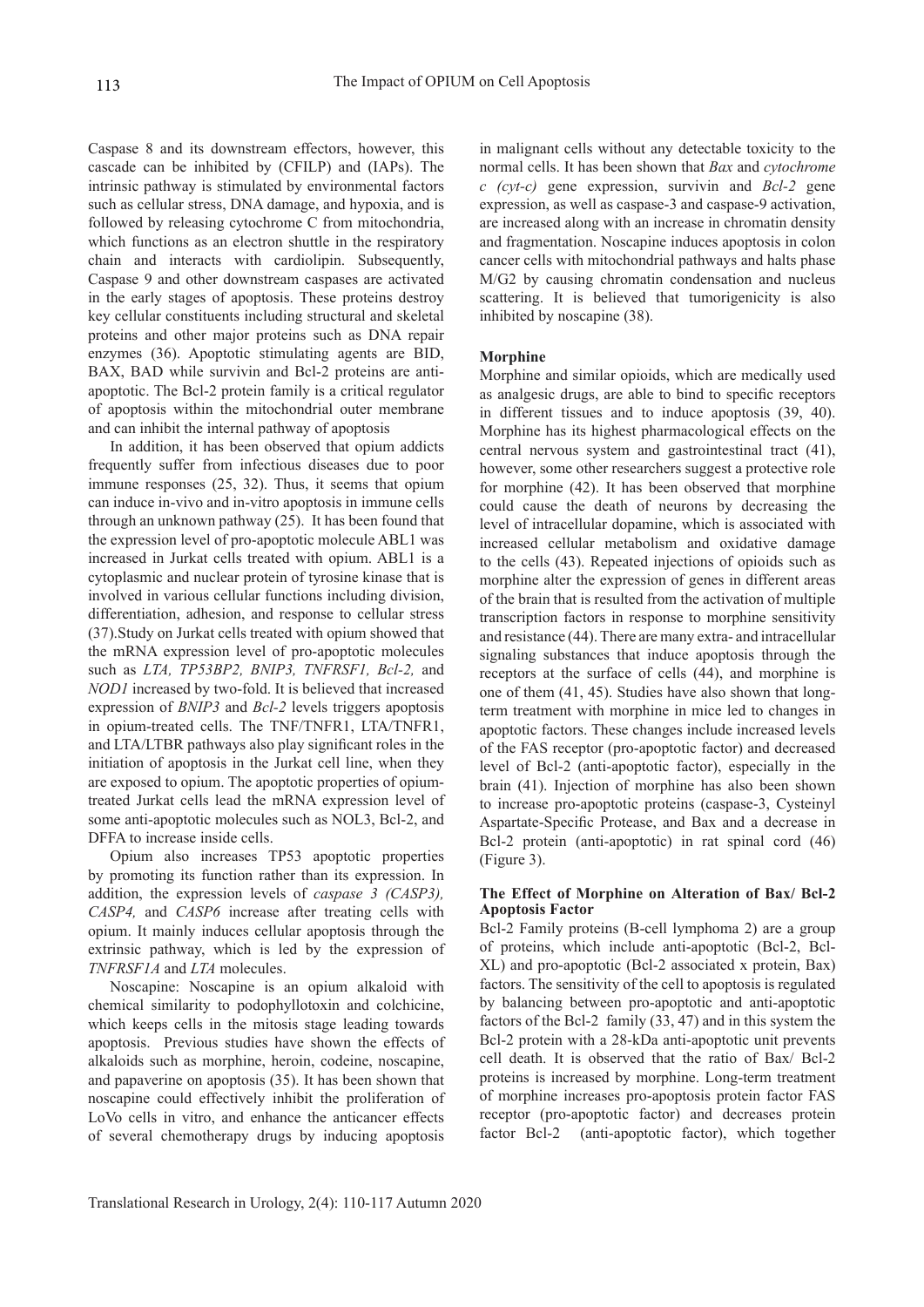

**Figure 3.** Morphine can have an inhibitory effect on cellular immune response in several ways: 1. by inducing anti-inflammatory cytokines, 2- With inhibitory effect on pro-inflammatory cytokines such as interleukin 2, interleukin 6 and TNF, and 3- With the effect of inhibiting the activity of NK. Morphine, on the other hand, can induce angiogenesis by inducing VEGF and COX2, as well as inhibiting P38 MAPK. Morphine can have a positive effect on cytochrome c and caspase 3 and 9 by inducing P53, P21, Bax, and Fas cascading pathways, as well as inducing JNK, ROS, Bim/Bcl2, and directing the cell toward apoptosis. Morphine also affects the matrix of metalloproteinases, as well as ECM, by reducing and inhibiting nitric oxide, and initiates cell metastasis. NK: Natural Killer Cells; VEGF: Vascular endothelial growth factor; COX2: Cyclooxygenase 2

induce apoptosis in rat's brain (41).

Morphine and DAMGO (D-Ala, N-MePhe, Gly-Olenkephalin), a synthetic opioid peptide with high μ-opioid receptor specificity, have been shown to induce apoptosis in T lymphocytes by a decrease in Bcl-2 anti-apoptotic protein expression plus an increase in pro-apoptotic Bax expression (48). It seems that via Delta Receptors, Opioids inhibit FADD (Fas-Associated protein with Death Domain) by activating the signaling axis of ERK1/2 and blocking the vital cell signaling axis while no inhibition was observed in Delta-free mice (49) indicating the role of Delta receptors.

### **Effect of Morphine on Caspase-3 Apoptosis Factor Change**

It is been found that morphine significantly increases fractured caspase levels, while Caspase-3 is one of the active caspases, which plays an important role in the internal and external pathways of apoptosis. PARP (Poly ADP ribose polymerase) is a protein that binds to singlestranded DNA and plays a role in its repair process. PARP has three subunits of 24, 89, and 116 Da that subunits24 and 89 induce apoptosis by activating caspase-3. PARP is a substrate of specific caspases such as caspase-3 and Caspase-3 can decompose PARP in its active form. The amount of PARP protein significantly increases.



**Figure 4.** Mechanisms of tumor angiogenesis: Morphine has a direct effect on COX-2 and the production and secretion of prostaglandins, increases VEGF and induces angiogenesis. VEGF: Vascular endothelial growth factor; COX2: Cyclooxygenase 2



**Figure 5.** Morphine induced angiogenesis by the signaling pathway of PDGF/PDGFR/c-Src

#### **Morphine and angiogenesis**

Angiogenesis means the creation of new capillaries from existing vessels. Angiogenesis is a physiological regeneration process, which is mediated by a balance between angiogenesis promotor and inhibitor factors. In some malignant conditions, the balance is lost and tumor growth or metastasis happens. Koodie et al. showed that morphine could repress vascular endothelial growth factor (VEGF) transcription and provokes the secretion of transcription factor1 alpha (HIF-1alpha)/p38MAPK via a hypoxia-inducible pathway in mouse Lewis lung carcinoma cells (LLCs)(50) (Figure 4). Morphine induces PDGF/PDGFR/c-Src signaling pathway in angiogenesis followed by activation of AKT and ERK1/2 molecule, which is a result of releasing and activating endothelial platelet-derived growth factor (PDGF-BB) receptors.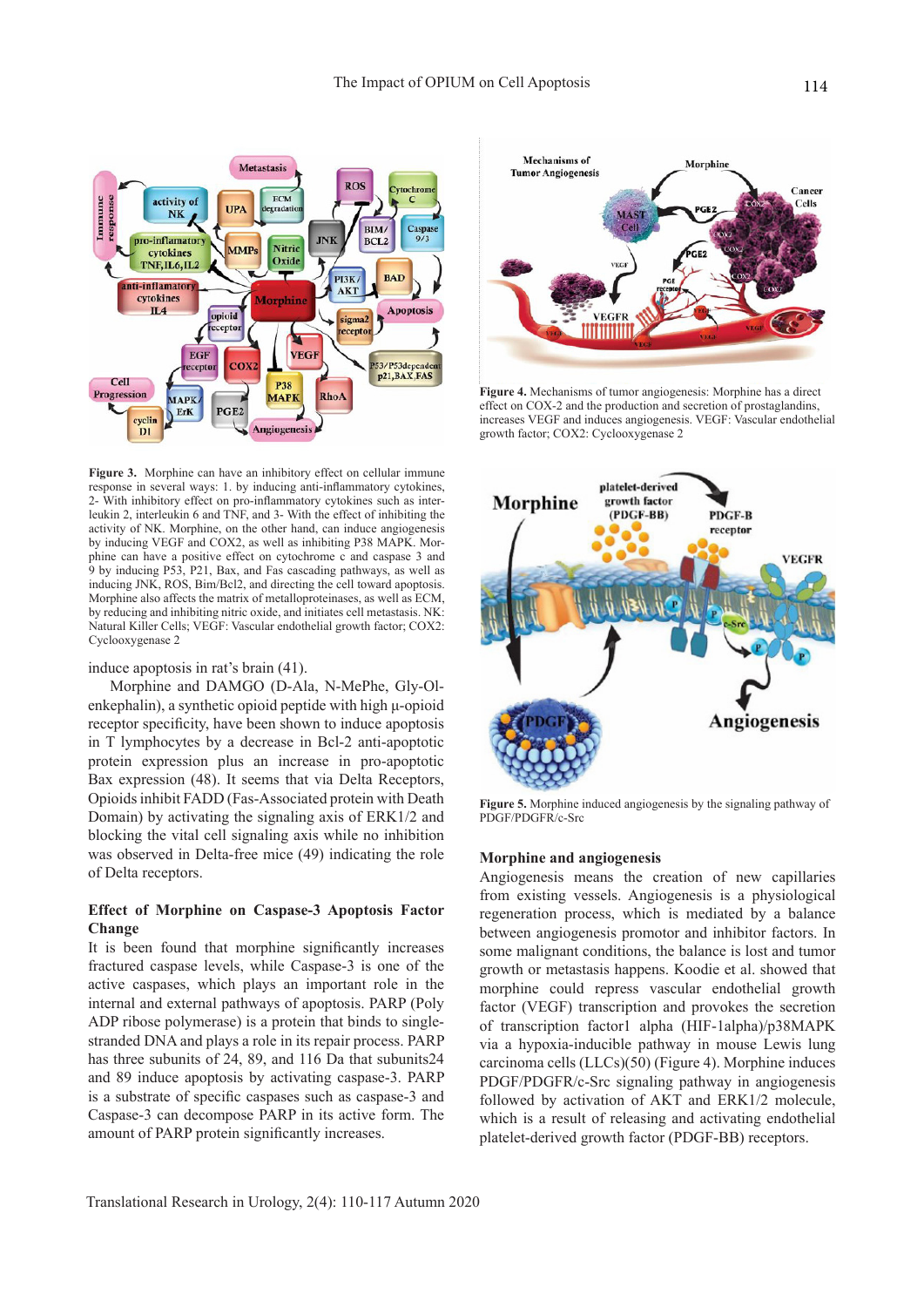It has been found that c-Src kinase can activate VEGF and its receptor (VEGFR), which is followed by the initiation of theangiogenic signaling pathway of upregulated VEGFR that in turn results in angiogenesis (51). on the other hand, morphine amplifies tumor angiogenesis by enhancing the strength of mast cells. Previous studies have shown that the angiogenic potential of cells in prostaglandin E2 (PGE2) was improved resulting in VEGF synthesis.

Morphine can also cause over-expression of the inflammatory cyclooxygenase 2 (COX-2) and release of PGE2 from the tumor cells ending in the production of tumor vessels (51). However, a study by Sabrina Bimonte and colleagues showed that morphine improved the angiogenesis and progression of human breast carcinoma cells in xenograft mouse model (52) (Figure 5).

#### **Conclusions**

This review study concludes that opium and its derivates such as morphine and noscapine increase cellular apoptosis and provoke angiogenesis through various mechanisms and can disrupt an organ's normal function, especially in the brain and gastrointestinal system.

#### **Authors' contribution**

All authors had an equal contribution.

#### **Acknowledgments**

Special thanks to the urology Research Center, Tehran University of Medical Sciences (TUMS).

#### **Funding**

There is no funding.

#### **Conflict of interest**

All authors declare that there is not any kind of conflict of interest.

**Ethical statement** Not applicable.

#### **Data availability**

Information, data, and photos will be provided on request.

#### **Abbreviations**

| CASP3        | Caspase 3COX-2<br>Cyclooxygenase 2       |
|--------------|------------------------------------------|
| <b>CRP</b>   | C-reactive protein                       |
| $cyt-c$      | Cytochrome c                             |
| <b>DAMGO</b> | D-Ala, N-MePhe, Gly-Ol-enkephalin        |
| FADD         | Fas-associated protein with death domain |
| GnRH         | Gonadotropin-releasing hormone           |
| hnRNA        | Heterogeneous nuclear RNA                |
| IFN-γ        | Interferon-gamma                         |
| П.           | Interleukin                              |
| <b>LLCs</b>  | Lewis lung carcinoma cells               |
| PARP         | Poly ADP ribose polymerase               |
| PDGF         | Platelet-derived growth factor           |
|              |                                          |

| PGE2          | Prostaglandin E2                   |
|---------------|------------------------------------|
| <b>PSA</b>    | Prostate-specific antigen          |
| $TGF-\beta1$  | Transforming growth factor-beta    |
| TNF- $\alpha$ | Tumor necrosis factor-alpha        |
| <b>VEGF</b>   | Vascular endothelial growth factor |

VEGFR Vascular endothelial growth factor receptor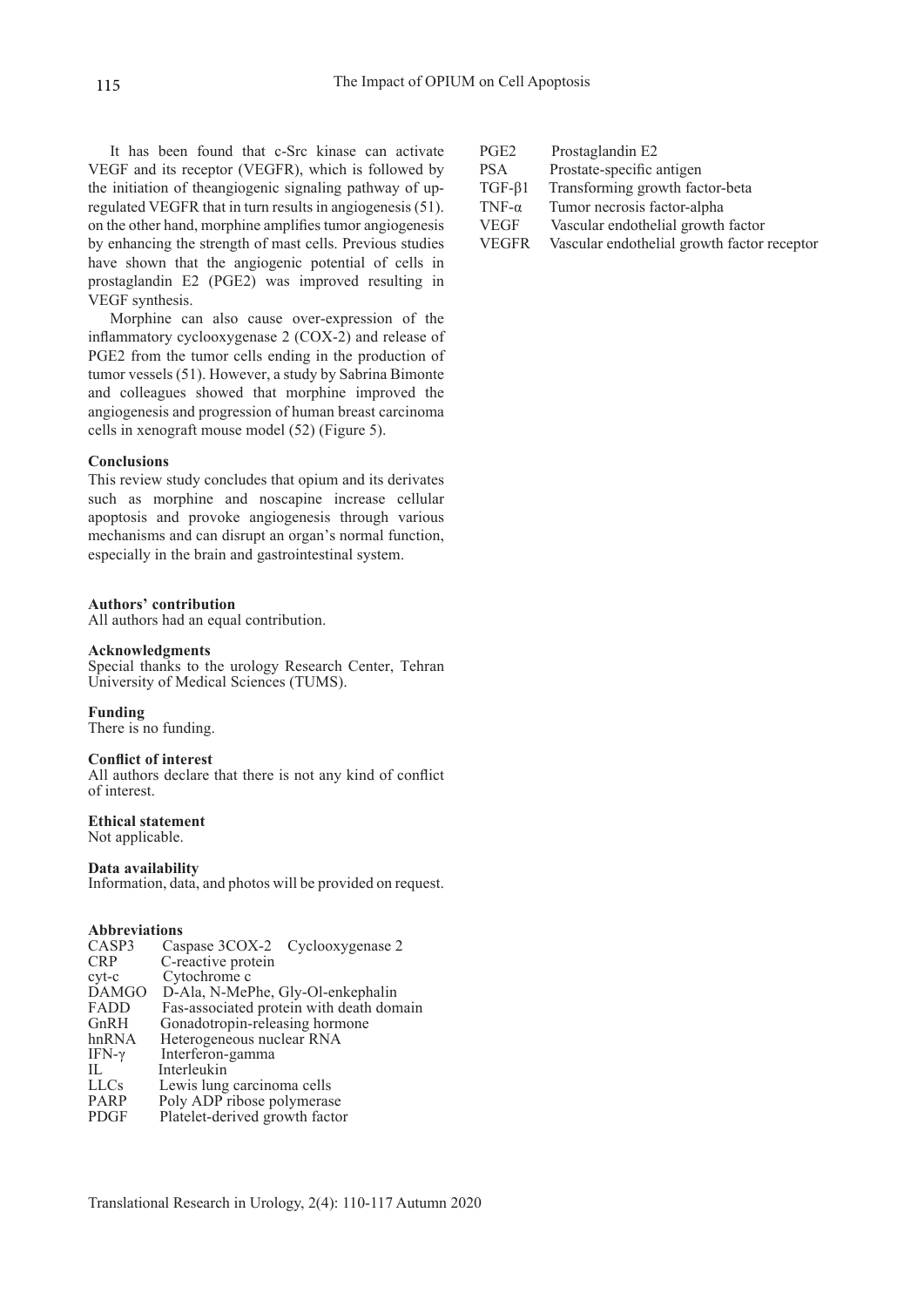#### **References**

- 1. Mohammadi A, Darabi M, Nasry M, Saabet-Jahromi M-J, Malek-Pour-Afshar R, Sheibani H. Effect of opium addiction on lipid profile and atherosclerosis formation in hypercholesterolemic rabbits. Experimental and toxicologic pathology. 2009;61(2):145-9.
- 2. Mohammady G, Darabi-Amin M, javad Sabet-Jahromi M, Sheibani H, Nasry M, Puor–Afshar RM. EFFECT OF OPIUM AD-DICTION ON LIPID PROFILE AND ATHEROSCLEROSIS AMONG NORMAL AND HYPERCHOLESTEROLEMIC RAB-BITS. Journal of Diabetes and Metabolic Disorders. 2007;6:3.
- 3. Karam GA, Reisi M, Kaseb AA, Khaksari M, Mohammadi A, Mahmoodi M. Effects of opium addiction on some serum factors in addicts with non-insulin-dependent diabetes mellitus. Addiction biology. 2004;9(1):53-8.
- 4. Hosseini SY, Amini E, Safarinejad MR, Soleimani M, Lashay A, Farokhpey AH. Influence of opioid consumption on serum prostate-specific antigen levels in men without clinical evidence of prostate cancer. Urology. 2012;80(1):169-73.
- 5. Bolelli G, Lafisca S, Flamnigni C, Lodi S, Franceschetti F, Filicori M, et al. Heroin addiction: relationship between the plasma levels of testosterone, dihydrotestosterone, androstenedione, LH, FSH, and the plasma concentration of heroin. Toxicology. 1979;15(1):19-29.
- 6. El-Shoura S, Aziz MA, Ali M, El-Said M, Ali K, Kemeir M, et al. Andrology: Deleterious effects of khat addiction on semen parameters and sperm ultrastructure. Human Reproduction. 1995;10(9):2295-300.
- 7. Banerjee A, Pakrashi A, Chatterjee S, Ghosh S, Dutta S. Semen characteristics of tobacco users in India. Archives of andrology. 1993;30(1):35-40.
- 8. Ragni G, De LL, Gambaro V, Di RP, Bestetti O, Recalcati F, et al. Semen evaluation in heroin and methadone addicts. Acta europaea fertilitatis. 1985;16(4):245-9.
- 9. Daniell HW. Hypogonadism in men consuming sustained-action oral opioids. The Journal of Pain. 2002;3(5):377-84.
- 10. Bidlack JM. Detection and function of opioid receptors on cells from the immune system. Clin Diagn Lab Immunol. 2000;7(5):719-23.
- 11. Roy S, Charboneau RG, Barke RA. Morphine synergizes with lipopolysaccharide in a chronic endotoxemia model. Journal of neuroimmunology. 1999;95(1-2):107-14.
- 12. Mazumder DG. Effect of chronic intake of arsenic-contaminated water on liver. Toxicology and applied pharmacology. 2005;206(2):169-75.
- 13. Kalant H. Opium revisited: a brief review of its nature, composition, non-medical use and relative risks 1. Addiction. 1997;92(3):267-77.
- 14. Hosseini SY, Safarinejad MR, Amini E, Hooshyar H, editors. Opium consumption and risk of bladder cancer: a case-control analysis. Urologic Oncology: Seminars and Original Investigations; 2010: Elsevier.
- 15. Mousavi MRA, Damghani MA, Haghdoust AA, Khamesipour Opium and risk of laryngeal cancer. The Laryngoscope. 2003;113(11):1939-43.
- 16. Pacifici R, di Carlo S, Bacosi A, Pichini S, Zuccaro P. Pharmacokinetics and cytokine production in heroin and morphine-treated mice. International journal of immunopharmacology. 2000;22(8):603-14.
- 17. Roy S, Wang J, Gupta S, Charboneau R, Loh HH, Barke RA. Chronic morphine treatment differentiates T helper cells to Th2 effector cells by modulating transcription factors GATA 3 and T-bet. Journal of neuroimmunology. 2004;147(1-2):78-81.
- 18. Bhat RS, Bhaskaran M, Mongia A, Hitosugi N, Singhal PC. Morphine-induced macrophage apoptosis: oxidative stress and strategies for modulation. Journal of leukocyte biology. 2004;75(6):1131-8.
- 19. Weiner HL. Induction and mechanism of action of transforming growth factor-β-secreting Th3 regulatory cells. Immunological reviews. 2001;182(1):207-14.
- 20. Weiner HL. Oral tolerance: immune mechanisms and the generation of Th3-type TGF-beta-secreting regulatory cells. Microbes and infection. 2001;3(11):947-54.
- 21. Zheng SG, Gray JD, Ohtsuka K, Yamagiwa S, Horwitz DA. Generation ex vivo of TGF-β-producing regulatory T cells from CD4+ CD25− precursors. The Journal of Immunology. 2002;169(8):4183-9.
- 22. Malik AA, Radhakrishnan N, Reddy K, Smith AD, Singhal PC. Morphine-induced macrophage apoptosis modulates migration of macrophages: use of in vitro model of urinary tract infection.

Journal of endourology. 2002;16(8):605-10.

- 23. Sheu J-R, Yeh G-C, Fang C-L, Lin C-H, Hsiao G. Morphine-potentiated agonist-induced platelet aggregation through α2-adrenoceptors in human platelets. Journal of cardiovascular pharmacology. 2002;40(5):743-50.
- 24. Hsiao G, Shen M-Y, Fang C-L, Chou D-S, Lin C-H, Chen T-F, et al. Morphine-potentiated platelet aggregation in in vitro and platelet plug formation in in vivo experiments. Journal of biomedical science. 2003;10(3):292-301.
- 25. Nabati S, Asadikaram G, Arababadi MK, Shahabinejad G, Rezaeian M, Mahmoodi M, et al. The plasma levels of the cytokines in opium-addicts and the effects of opium on the cytokines secretion by their lymphocytes. Immunology letters. 2013;152(1):42-6.
- 26. Asadikaram G, Igder S, Jamali Z, Shahrokhi N, Najafipour H, Shokoohi M, et al. Effects of Different Concentrations of Opium on the Secretion of Interleukin-6, Interferon-γ and Transforming Growth Factor Beta Cytokines from Jurkat Cells. Addiction & health. 2015;7(1-2):47.
- 27. Najafipour H, Beik A. The impact of opium consumption on blood glucose, serum lipids and blood pressure, and related mechanisms. Frontiers in physiology. 2016;7:436.
- 28. Joukar S, Najafipour H, Malekpour-Afshar R, Mirzaeipour F, Nasri HR. The effect of passive opium smoking on cardiovascular indices of rabbits with normal and ischemic hearts. The open cardiovascular medicine journal. 2010;4:1.
- 29. Lashkarizadeh MR, Garshasbi M, Shabani M, Dabiri S, Hadavi H, Manafi-Anari H. Impact of Opium Addiction on Levels of Pro-and Anti-inflammatory Cytokines after Surgery. Addiction & health. 2016;8(1):9.
- 30. Ciulla TA, Rosenfeld PJ. Antivascular endothelial growth factor therapy for neovascular age-related macular degeneration. Current opinion in ophthalmology. 2009;20(3):158-65.
- 31. Ghazavi A, Mosayebi G, Solhi H, Rafiei M, Moazzeni SM. Serum markers of inflammation and oxidative stress in chronic opium (Taryak) smokers. Immunology letters. 2013;153(1-2):22-6.
- 32. Ghazavi A, Solhi H, Moazzeni SM, Rafiei M, Mosayebi G. Cytokine profiles in long-term smokers of opium (Taryak). Journal of addiction medicine. 2013;7(3):200-3.
- 33. Elmore S. Apoptosis: a review of programmed cell death. Toxicologic pathology. 2007;35(4):495-516.
- 34. Asiabanha M, Asadikaram G, Rahnema A, Mahmoodi M, Hasanshahi G, Hashemi M, et al. Chronic opium treatment can differentially induce brain and liver cells apoptosis in diabetic and non-diabetic male and female rats. The Korean Journal of Physiology & Pharmacology. 2011;15(6):327-32.
- 35. Igder S, Asadikaram GR, Sheykholeslam F, Sayadi AR, Mahmoodi M, Arababadi MK, et al. Opium induces apoptosis in Jurkat cells. Addiction & health. 2013;5(1-2):27.
- 36. Zhang Y, Chen Q, Yu L-C. Morphine: a protective or destructive role in neurons? The Neuroscientist. 2008;14(6):561-70.
- 37. Wang JY. The capable ABL: what is its biological function? Molecular and cellular biology. 2014;34(7):1188-97.
- 38. Yang Z-R, Liu M, Peng X-L, Lei X-F, Zhang J-X, Dong W-G. Noscapine induces mitochondria-mediated apoptosis in human colon cancer cells in vivo and in vitro. Biochemical and biophysical research communications. 2012;421(3):627-33.
- 39. Hsiao P-N, Chang M-C, Cheng W-F, Chen C-A, Lin H-W, Hsieh C-Y, et al. Morphine induces apoptosis of human endothelial cells through nitric oxide and reactive oxygen species pathways. Toxicology. 2009;256(1-2):83-91.
- 40. Bryant L, Doyle T, Chen Z, Cuzzocrea S, Masini E, Vinci MC, et al. Spinal ceramide and neuronal apoptosis in morphine antinoci- ceptive tolerance. Neuroscience letters. 2009;463(1):49-53.
- 41. Boronat MA, García-Fuster MJ, García-Sevilla JA. Chronic morphine induces up-regulation of the pro-apoptotic Fas receptor and down-regulation of the anti-apoptotic Bcl-2 oncoprotein in rat brain. British journal of pharmacology. 2001;134(6):1263-70.
- 42. Qian L, Tan KS, Wei S-J, Wu H-M, Xu Z, Wilson B, et al. Microglia-mediated neurotoxicity is inhibited by morphine through an opioid receptor-independent reduction of NADPH oxidase activity. The Journal of Immunology. 2007;179(2):1198-209.
- 43. Oliveira MT, Rego AC, Morgadinho MT, Macedo TR, Oliveira CR. Toxic effects of opioid and stimulant drugs on undifferentiated PC12 cells. Annals of the New York Academy of Sciences. 2012;965:487-96.
- 44. Ammon-Treiber S, Höllt V. Morphine-induced changes of gene expression in the brain. Addiction biology. 2005;10(1):81-9.
- 45. Greeneltch KM, Kelly-Welch AE, Shi Y, Keegan AD. Chronic morphine treatment promotes specific Th2 cytokine production by murine T cells in vitro via a Fas/Fas ligand-dependent mechanism. The Journal of Immunology. 2005;175(8):4999-5005.

Translational Research in Urology, 2(4): 110-117 Autumn 2020